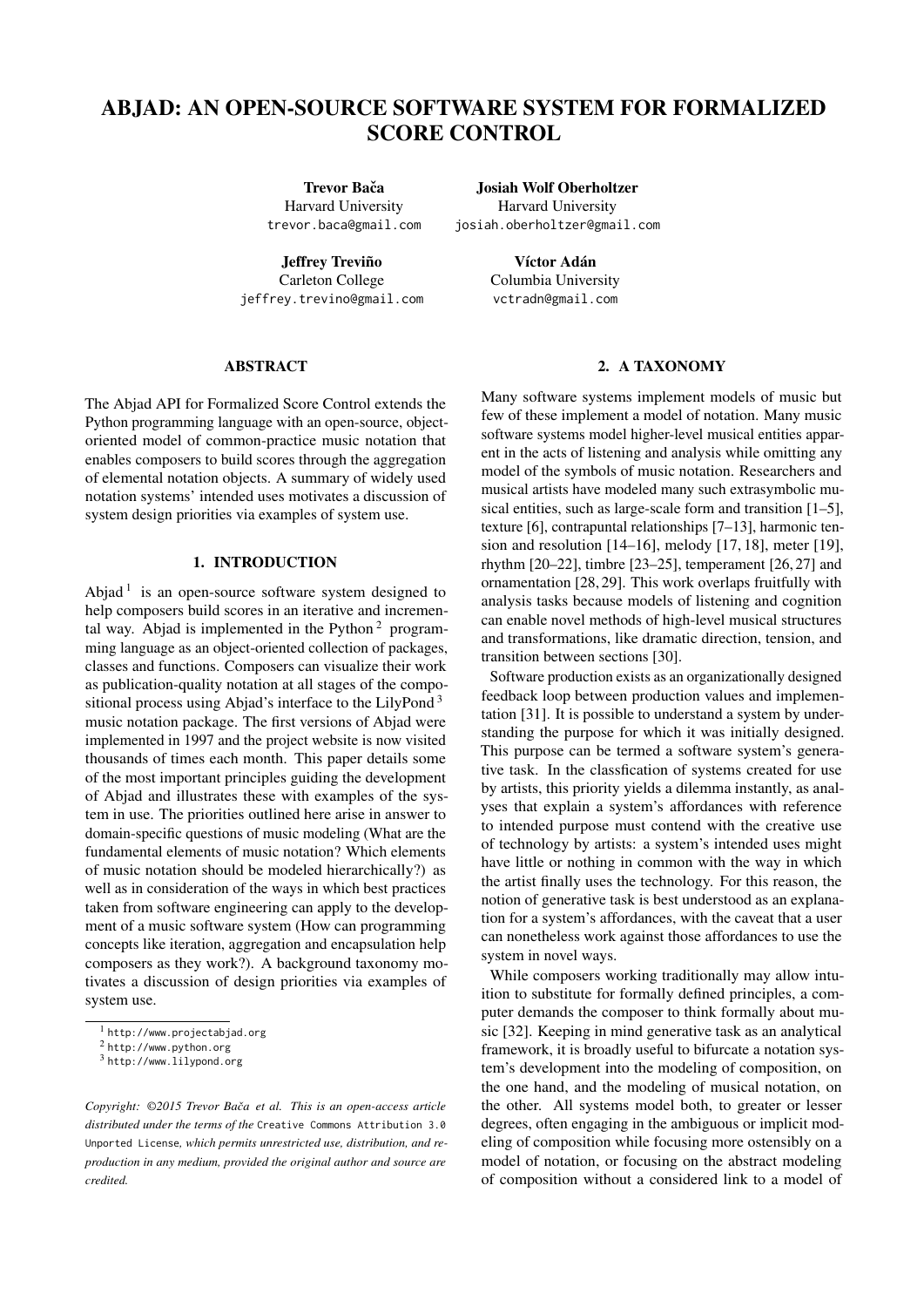notation. Generative task explains a given system's balance between computational models of composition and notation by assuming a link between intended use and system development.

Many notation systems — such as Finale, Sibelius, SCORE [\[33\]](#page-7-7), Igor, Berlioz, Lilypond [\[34\]](#page-7-8), GUIDO [\[35\]](#page-7-9) NoteAbility [\[36\]](#page-7-10), FOMUS [\[37,](#page-7-11) [38\]](#page-7-12) and Nightingale — exist to help people engrave and format music documents; because these systems provide functions that operate on notational elements (i.e., transposition, spacing and playback), hidden models of common-practice music notation must underly all of these systems, and each system's interface constrains and directs the ways in which users interact with this underlying model of notation. These systems enable users to engrave and format music without exposing any particular underlying model of composition, and without requiring, or even inviting the user to computationally model composition. Such systems might go so far as to enable scripting, as in the case of Sibelius's ManuScript [\[39\]](#page-7-13) scripting language or Lilypond's embedded Scheme code; although these systems enable the automation of notational elements, it remains difficult to model compositional processes and relationships.

Other systems provide environments specifically for the modeling of higher-level processes and relationships. Open-Music [\[40\]](#page-7-14), PWGL [\[41\]](#page-7-15) and BACH [\[42\]](#page-7-16) supply an interface to a model of common-practice notation, as well as a set of non-common-practice visual interfaces that enables the user to model composition, in the context of a standalone application and with the aid of the above notation editors for final engraving and layout via intermediate file formats. Similarly purposed systems extend text-based programming languages rather than existing as stand-alone applications, such as HMSL's extension of Forth [\[43\]](#page-7-17), JMSL's extension of Java [\[44\]](#page-7-18) and Common Music's extension of Lisp [\[45\]](#page-7-19). Other composition modeling systems, such as athenaCL [\[46\]](#page-7-20) and PILE/AC Toolbox [\[47\]](#page-7-21) provide a visual interface for the creation of compositional structures without providing a model of common-practice notation.

Some composers make scores with software systems that provide neither a model of notation nor a model of composition. Graphic layout programs, such as AutoCAD and Adobe Illustrator, have been designed broadly for the placement and design of graphic elements. While scripting enables automation, composers must model both notation and composition from scratch, and the symbolic scope of potential automations described in the course of modeling ensures that composers spend as much time addressing elemental typographical concerns (e.g., accidental collisions) as would be spent modeling compositional processes and relationships.

Many models of musical notation have been designed for purposes of corpus-based computational musicology. Formats such as DARM, SMDL, HumDrum and Muse-Data model notation with the generative task of searching through a large amount of data [\[48\]](#page-7-22). Commercial notation software developers attempted to establish a data interchange standard for optical score recognition (NIFF) [\[49\]](#page-7-23). Since its release in 2004, MusicXML has become a valid

interchange format for over 160 applications and maintains a relatively application-agnostic status, as it was designed with the generative task of acting as an interchange format between variously-tasked systems [\[50\]](#page-7-24).

An attempt to survey more comprehensively the history of object-oriented notation systems for composition, in the context of the broader history of object-oriented programming, lies beyond the scope of this paper but has recently been undertaken elsewhere [\[51\]](#page-7-25).

## 3. ABJAD BASICS

Abjad is not a stand-alone application. Nor is Abjad a programming language. Abjad instead adds a computational model of music notation to Python, one of the most widely used programming languages currently available. Abjad's design as a standard extension to Python makes hundreds of print and Web programming resources relevant to composers and further helps to make the global communities of software developers and composers available to each other. [4](#page-1-0) [5](#page-1-1) Composers work with Abjad exactly the same as with any other Python package. In the most common case this means opening a file, writing code and saving the file:

```
from abjad import *
```

```
def make nested tuplet (
     tuplet duration
     outer_tuplet_proportions ,
     inner_tuplet_subdivision_count ,
     ):
outer_tuplet = Tuplet . from_duration_and_ratio (
     tuplet_duration , outer_tuplet_proportions )
inner_tuplet_proportions = \
          inner_tuplet_subdivision_count * [1]
     last_leaf = outer_tuplet . select_leaves ()[ -1]
     inspector = inspect_ ( last_leaf )
right_logical_tie = inspector . get_logical_tie ()
     right_logical_tie . to_tuplet ( inner_tuplet_proportions )
    return outer tuplet
```
The classes, functions and other identifiers defined in the file can then be used in other Python files or in an interactive session:

```
>>> rhythmic_staff = Staff(context_name='RhythmicStaff')
>>> tuplet = make_nested_tuplet (7, 8), (3, -1, 2), 3)
>>> rhythmic_staff . append ( tuplet )
```

```
>>> show ( rhythmic_staff )
```


*12:7*

This paper demonstrates examples in Python's interactive console because the console helps distinguish input from output. Lines preceded by the >>> prompt are passed to Python for interpretation and any output generated by the line of code appears immediately after. The example above creates a tuplet with the tuplet-making function defined earlier and calls Abjad's top-level show() function to generate

<span id="page-1-0"></span><sup>4</sup> See the Python Package Index for extensions to Python for purposes as diverse as creative writing and aeronautical engineering. The Python Package Index contains 54,306 packages at the time or writing and is available at <https://pypi.python.org>.

<span id="page-1-1"></span><sup>5</sup> Abjad is an importable Python library. It can be used in whole or in part as a component of any Python-compatible system. For example, Abjad supports IPython Notebook, a Web-based interactive computational environment combining code execution, text, mathematics, plots and rich media into a single document. Notational output from Abjad can be transparently captured and embedded into an IPython Notebook that has loaded Abjad's IPython Notebook extension. See [http://ipython.org/](http://ipython.org/notebook.html) [notebook.html](http://ipython.org/notebook.html).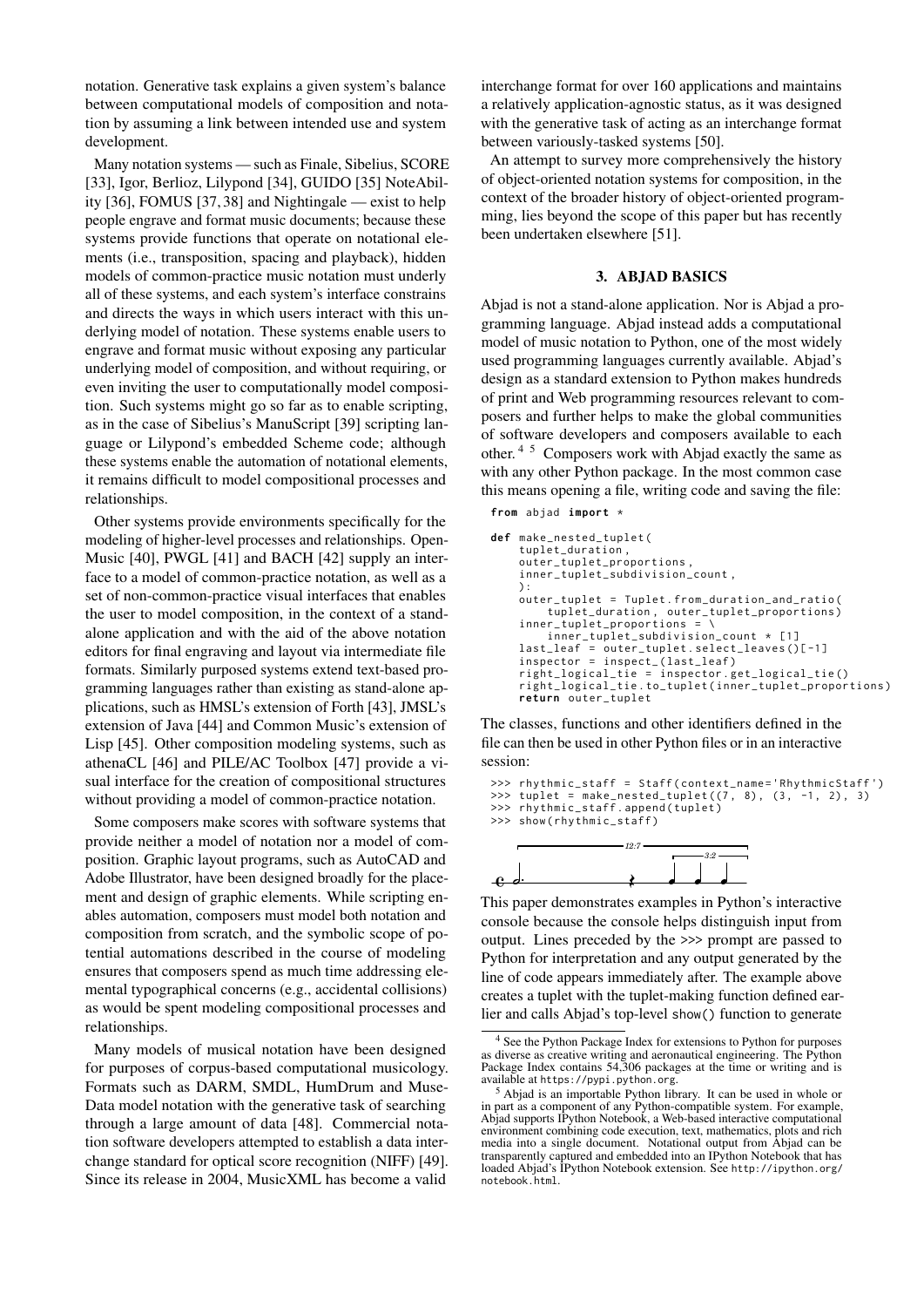a PDF of the result. But note that composers work with Abjad primarily by typing notationally-enabled Python code into a collection of interrelated files and managing those files as a project grows to encompass the composition of an entire score.

# 4. THE ABJAD OBJECT MODEL

Abjad models musical notation with *components*, *spanners* and *indicators*. Every notational element in Abjad belongs to one of these three families. Abjad models notes, rests and chords as classes that can be added into the containerlike elements of music notation, such as tuplets, measures, voices, staves and complete scores. Spanners model notational constructs that cross different levels of hierarchy in the score tree, such as beams, slurs and glissandi. Indicators model objects like articulations, dynamics and time signatures that attach to a single component. Composers arrange components hierarchically into a score tree with spanners and indicators attached to components in the tree. [6](#page-2-0)

#### 5. BOTTOM-UP CONSTRUCTION

Abjad lets composers build scores from the bottom up. When working bottom-up, composers create individual notes, rests and chords to be grouped into tuplets, measures or voices that may then be included in even higher-level containers, such as staves and scores. Abjad affords this style of component aggregation via a container interface which derives from Python's mutable sequence protocol. Python's mutable sequence protocol specifies an interface to list-like objects. Abjad's container interface implements a collection of methods which append, extend or insert into Abjad containers:

```
>>> outer_tuplet_one = Tuplet ((2 , 3) , " d ' '16 f '8. " )
>>> inner_tuplet = Tuplet ((4 , 5) , " cs ' '16 e '16 d '2 " )
>>> outer_tuplet_one . append ( inner_tuplet )
\Rightarrow outer_tuplet_two = Tuplet ((4, 5))>>> outer_tuplet_two.extend("d'8 r16 c'16 bf'16")<br>>>> tuplets = [outer_tuplet_one, outer_tuplet_two]<br>>>> upper_staff = Staff(tuplets, name='Upper Staff')
>>> tuplets = [ outer_tuplet_one , outer_tuplet_two ]
>>> upper_staff = Staff ( tuplets , name ='Upper Staff ')
>>> note_one = Note (10 , (3 , 16))
>>> upper_staff . append ( note_one )
>>> note_two = Note(NamedPitch("fs'"), Duration(1, 16)
>>> upper_staff . append ( note_two )
>>> lower_staff = Staff ( name ='Lower Staff ')
>>> lower_staff . extend ( " c8 r8 b8 r8 gf8 r4 cs8 " )
>>> staff_group = StaffGroup ()
>>> staff_group . extend ([ upper_staff , lower_staff ])
>>> score = Score ([ staff_group ])
      show(score)
```


Notes and chords may be initialized with pitches named according to either American or European conventions. Notes

and chords may also be initialized with the pitch numbers of American pitch-class theory or from combinations of Abjad pitch and duration objects. Unlike many notation packages, Abjad does not require composers to structure music into measures. All Abjad containers can hold notes, rests and chords directly.

Ties, slurs and other spanners attach to score components via Abjad's top-level attach() function. The same is true for articulations, clefs and other indicators. For example, after selecting the notes, rests and chords from each staff, individual components and slices of contiguous components may be selected by their indices within each selection.<sup>[7](#page-2-1)</sup> Indicators and spanners may then be attached to those components:

```
>>> upper_leaves = upper_staff.select_leaves()<br>>>> lower_leaves = lower_staff.select_leaves()
>>> lower_leaves = lower_staff.select_leaves()<br>>>> attach(Tie(), upper_leaves[4:6])
                                       upper\_leaves [4:6])>>> attach(Tie(), upper_leaves[-3:-1])<br>>>> attach(Slur(), upper_leaves[:2])
>>> attach ( Slur () , upper_leaves [:2])
>>> attach ( Slur () , upper_leaves [2:6])
>>> attach ( Slur () , upper_leaves [7:])
>>> attach ( Articulation ('accent ') , upper_leaves [0])
>>> attach ( Articulation ('accent ') , upper_leaves [2])
>>> attach ( Articulation ('accent ') , upper_leaves [7])
>>> attach ( Clef ('bass ') , lower_leaves [0])
>>> show ( score )
```


When does it make sense for composers to work with Abjad in the bottom-up way outlined here? Instantiating components by hand in the way shown above resembles notating by hand and composers may choose to work bottom-up when doing the equivalent of sketching in computer code: when making the first versions of a figure or gesture, when trying out combinations of small bits of notation or when inserting one or two items at a time into a larger structure. For some composers this may be a regular or even predominant way of working. Other composers may notice patterns in their own compositional process when they work bottom-up and may find ways to formalize these patterns into classes or functions that generalize their work; the next section describes some ways composers do this.

# 6. TOP-DOWN CONSTRUCTION

What are the objects of music composition? For most composers, individual notes, rests and chords constitute only the necessary means to achieve some larger, musically interesting result. For this reason, a model of composition needs to describe groups of symbols on the page: notes taken in sequence to constitute a figure, gesture or melody;

<span id="page-2-0"></span><sup>6</sup> Abjad chords aggregate note-heads instead of notes. This corrects a modeling problem sometimes present in other music software systems: if chords aggregate multiple notes and every note has a stem then how is it that chords avoid multiple stems? Abjad chords implement the container interface described below to add and remove note-heads to and from chords.

<span id="page-2-1"></span><sup>7</sup> Python allows indexing into sequences by both positive and negative indices. Positive indices count from the beginning of the sequence, starting at 0, while negative indices count from the end of the sequence, with -1 being the last item in the sequence and -2 the second-to-last. Subsegments of a sequence may be retrieved by slicing with an optional start and optional stop index. The slice indicated by [1:-1] would retrieve all of the items in a sequence starting from the second and going up until, but not including, the last. The slice indicated by [:3], which omits a start index, retrieves all items from the sequence up until, but not including, the fourth.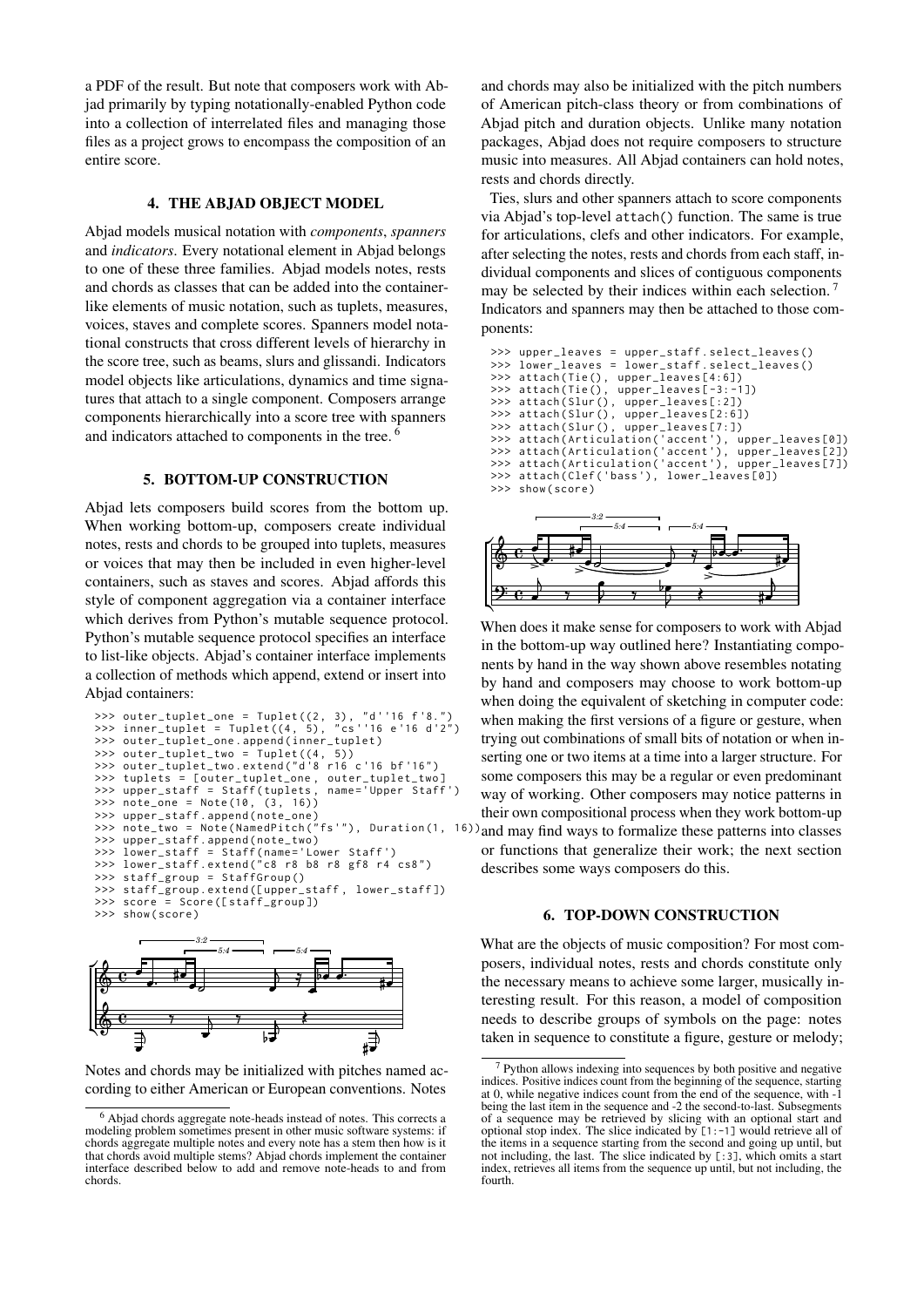chords taken in sequence as a progression; attack points arranged in time as the scaffolding of some larger texture. These entities, and the others like them, might result from a flash of compositional intuition that then requires detailed attention and elaboration.

Abjad invites composers to implement factories as a way of generalizing and encapsulating parts of one's own compositional process. In this way, composers can extend the system as they work to implement their own models of composition. Abjad also provides a variety of factory functions and factory classes that exemplify this way of working. These range from simple note-generating functions, like make notes(), which combine sequences of pitches and rhythms to generate patterned selections of notes and rests, to more complexly-configured maker classes for creating nuanced rhythmic patterns or entire scores.

As an example, consider the rhythmmakertools package included with Abjad. The classes provided in this package are factory classes which, once configured, can be called like functions to inscribe rhythms into a series of beats or other time divisions. The example below integrates configurable patterns of durations, tupletting and silences:

```
>>> burnish_specifier = rhythmmakertools.BurnishSpecif
... surmini-specific: information<br>... left_classes=(Rest, Note),
\ldots left_counts=(i, ),
... )
>>> talea = rhythmmakertools . Talea (
... counts=(1, 2, 3),... denominator =16 ,
... )
>>> tie_specifier = rhythmmakertools . TieSpecifier (
... tie_across_divisions=True,
... )
>>> rhythm_maker = rhythmmakertools . TaleaRhythmMaker (
... burnish_specifier = burnish_specifier ,
... extra_counts_per_division=(0, 1, 1),
... talea=talea,
... tie_specifier = tie_specifier ,
... )
\gg divisions = [(3, 8), (5, 16), (1, 4), (3, 16)]
>>> show(rhythm_maker, divisions=divisions)
```


Once instantiated, factory classes like this can be used over and over again with different input:

```
>>> rhythmic_score = Score ()
>>> for i in range (8):
... selections = rhythm_maker ( divisions , seeds = i )
... measure = Measure ((9 , 8) , selections )
... staff = Staff ( context_name =' RhythmicStaff ')
... staff.append(measure)
... rhythmic_score.append(staff)
... divisions = sequencetools . rotate_sequence (
              divisions, 1)
...
>>> show(rhythmic_score)
```


## 7. SELECTING OBJECTS IN THE SCORE

Abjad allows composers to select and operate on collections of objects in a score. Composers can select objects in several ways: by name, numeric indices or iteration. A single operation, such as transposing pitches or attaching articulations, can then be mapped onto the entirety of a selection.

Consider the two-staff score created earlier. Because both staves were given explicit names, the upper staff can be selected by name:

>>> upper\_staff = score ['Upper Staff '] >>> show ( upper\_staff ) *3:2*



Using numeric indices, the lower staff can be selected by indexing the second child of the first child of the score:

>>> lower\_staff = score [0][1] >>> show ( lower\_staff ) 

ë  $\gamma$  ,  $\gamma$  ,  $\gamma$ ë  $\ddot{ }$  $9e$  ,  $1 \tfrac{1}{2}$  $\overline{\phantom{0}}$ The top-level iterate() function exposes Abjad's score iteration interface. This interface provides a collection of methods for iterating the components in a score in different ways. For example, all notes can be selected from a single

>>> for note in iterate ( lower\_staff ). by\_class ( Note ): ... attach ( Articulation ('staccato ') , note )

...



 $9e$ 

staff:



Groups of tied notes can be selected from an entire score. Abjad uses the term logical tie to refer to the collection of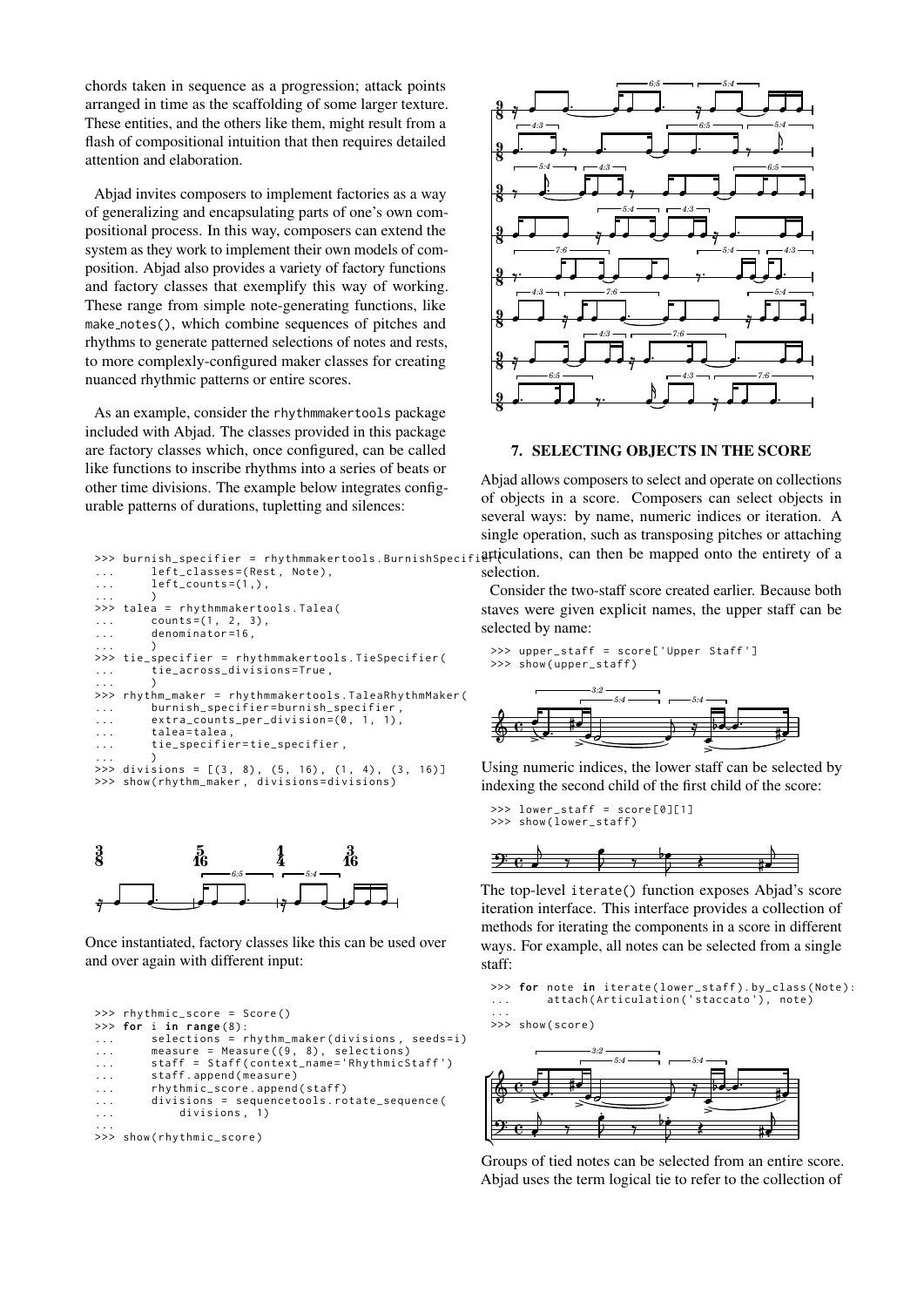notes or chords joined together by consecutive ties. The 'logical' qualifier points to the fact that Abjad considers untied notes and untied chords as logical ties of length 1, which makes it possible to select untied notes and chords together with tied notes and chords in a single method call:

```
>>> for logical_tie in iterate(score).by_logical_tie():<br>...      if 1 < len(logical_tie):
... attach (Fermata (), logical_tie.tail)
... for note in logical_tie:
... override ( note ). note_head . style = 'cross '
about 178,000 lines of code. The Abjad repository, hosted
...
>>> show ( score )
                3:2
```


## 8. PROJECT TESTING AND MAINTENANCE

Abjad has benefited enormously from programming best practices developed by the open-source community. As described previously, the extension of an existing language informs the project as a first principle. The following other development practices from the open-source community have also positively impacted the project and might be helpful in the development of other music software systems.

The literature investigated in preparing this report remains overwhelmingly silent on questions of software testing. None of the sources cited in this article reference software test methodologies. The same appears to be true for the larger list of sources included in  $[51]$ . <sup>[8](#page-4-0)</sup> Why should this be the case? One possibility is that authors of music software systems have, in fact, availed themselves of important improvements in software test methods developed over the previous decades but have, for whatever reasons, remained quiet on the matter in the publication record. Perhaps the culture of software best practices now widely followed in the open-source community simply has not yet arrived in the field of music software systems development (and especially in the development of systems designed for noncommercial applications).

The use of automated regression testing in Abjad's development makes apparent the way in which tests encourage efficient development and robust project continuance. Abjad comprises an automated battery of 9,119 unit tests and 8,528 documentation tests. Unit tests are executed by pytest.<sup>[9](#page-4-1)</sup> Documentation tests are executed by the doctest module included in Python's standard library. Parameterized tests ensure that different classes implement similar behaviors in a consistent way. Developers run the entire battery of tests at the start of every development session. No new features are accepted as part of the Abjad codebase without tests authored to document changes to the system. Continuous integration testing is handled by Travis CI [10](#page-4-2)

to ensure that all tests pass after every commit from every core developer and newcomer to the project alike.

The presence of automated regression tests acts as an incentive to new contributors to the system (who can test whether proposed changes to the system work correctly with existing features) and greatly increases the rate at which experienced developers can refactor the system during new feature development. Abjad currently comprises on GitHub,  $11$  lists more than 8.7 million lines of code committed since the start of the project. This refactor ratio of about 50:1 means that each line of code in the Abjad codebase has been rewritten dozens of times. The freedom to refactor at this rate is possible only because of the approach to automated regression testing Abjad has borrowed from the larger open-source community.

Testing benefits project continuance when the original developers of a music software system can no longer develop the system. Automated regression tests help make possible a changing of the guard from one set of developers to another. Automated tests serve as a type of functional specification of how a software system should behave after revision. While automated tests alone will not ensure the continued development of any software system, adherence to the testing practices of the open-source community constitutes the most effective hedge available to music software systems developers to fend against project abandonment in the medium and long term.

#### 9. DISCUSSION & FUTURE WORK

The design and development priorities for Abjad outlined here derive from the fact that the developers of Abjad are all composers who use the system to make their own scores. Abjad is not implemented for the type of music information storage and retrieval functions that constitute an important part of musicology-oriented music software systems. Nor is Abjad designed for use in real-time contexts of performance or synthesis. Abjad is designed as a composers' toolkit for the formalized control of music notation and for modeling the musical ideas that composers use notation to explore and represent. For example, figure [1](#page-5-0) shows a one-page excerpt from a score constructed entirely with tools extending Abjad and typeset with LilyPond. Although Abjad embeds well in other music software systems, future work planned for Abjad itself does not prioritize file format conversion, audio synthesis, real-time applications or graphic user interface integration. Future work will instead extend Abjad for object-oriented control over parts of the document preparation process required of complex scores with many parts. Future work will also extend and reinforce the inventory of factory classes and factory functions introduced in this report. We hope this will encourage composers working with Abjad to transition from working with lower-level symbols of music notation to modeling higher-level ideas native to one's own language of composition.

<span id="page-4-0"></span><sup>8</sup> AthenaCL [\[46\]](#page-7-20) and Music21 [\[52\]](#page-7-26) are important exceptions. Both projects are implemented in Python and both projects feature approaches to testing in line with those outlined here.

<span id="page-4-1"></span><sup>9</sup> <http://pytest.org>

<span id="page-4-2"></span><sup>10</sup> <https://travis-ci.org>

<span id="page-4-3"></span><sup>11</sup> <https://github.com/Abjad/abjad>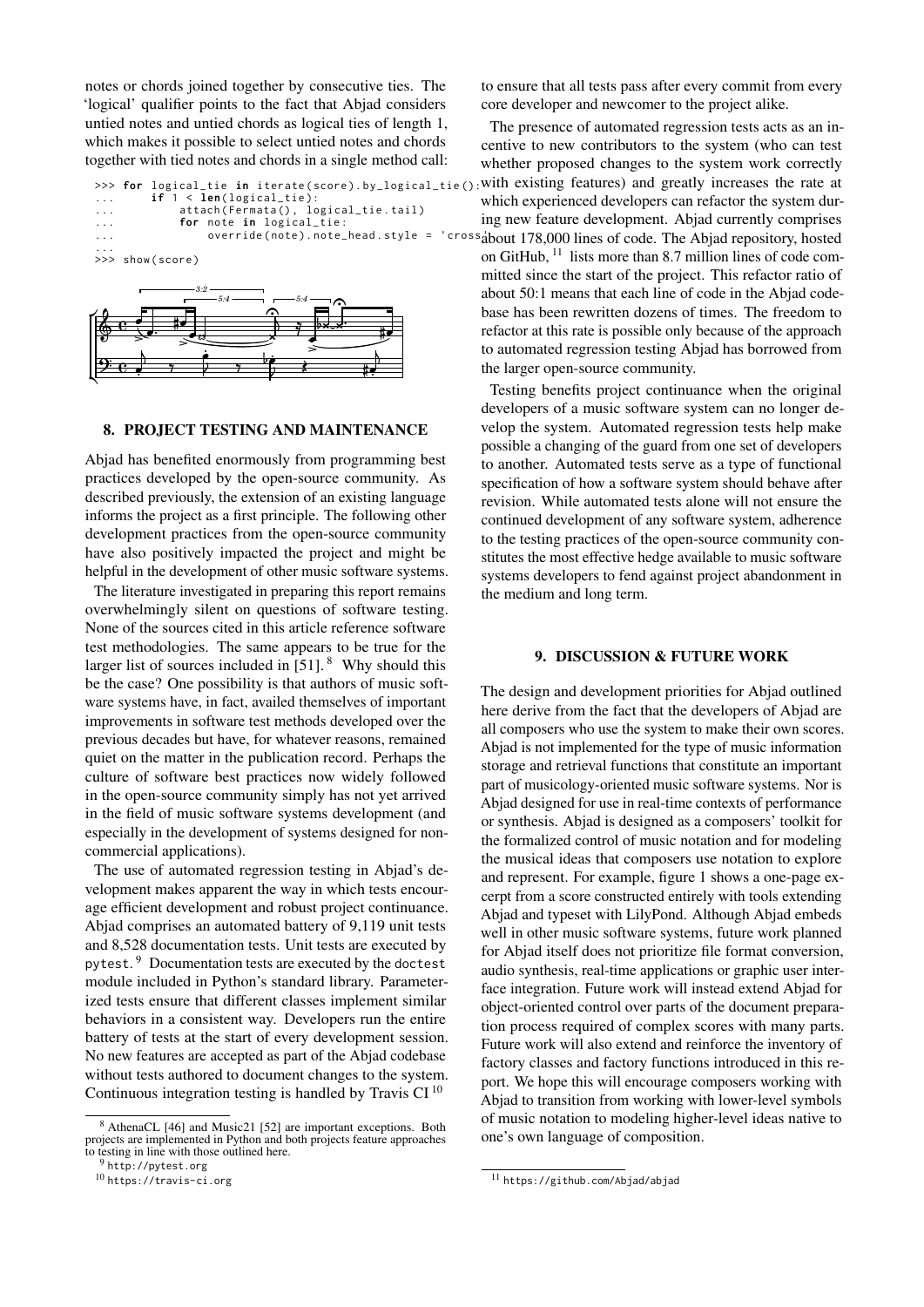

<span id="page-5-0"></span>Figure 1. Page 8 from Josiah Wolf Oberholtzer's *Invisible Cities (ii): Armilla* for two violas (2015), created with tools extending Abjad. Source for this score is available at <https://github.com/josiah-wolf-oberholtzer/armilla>.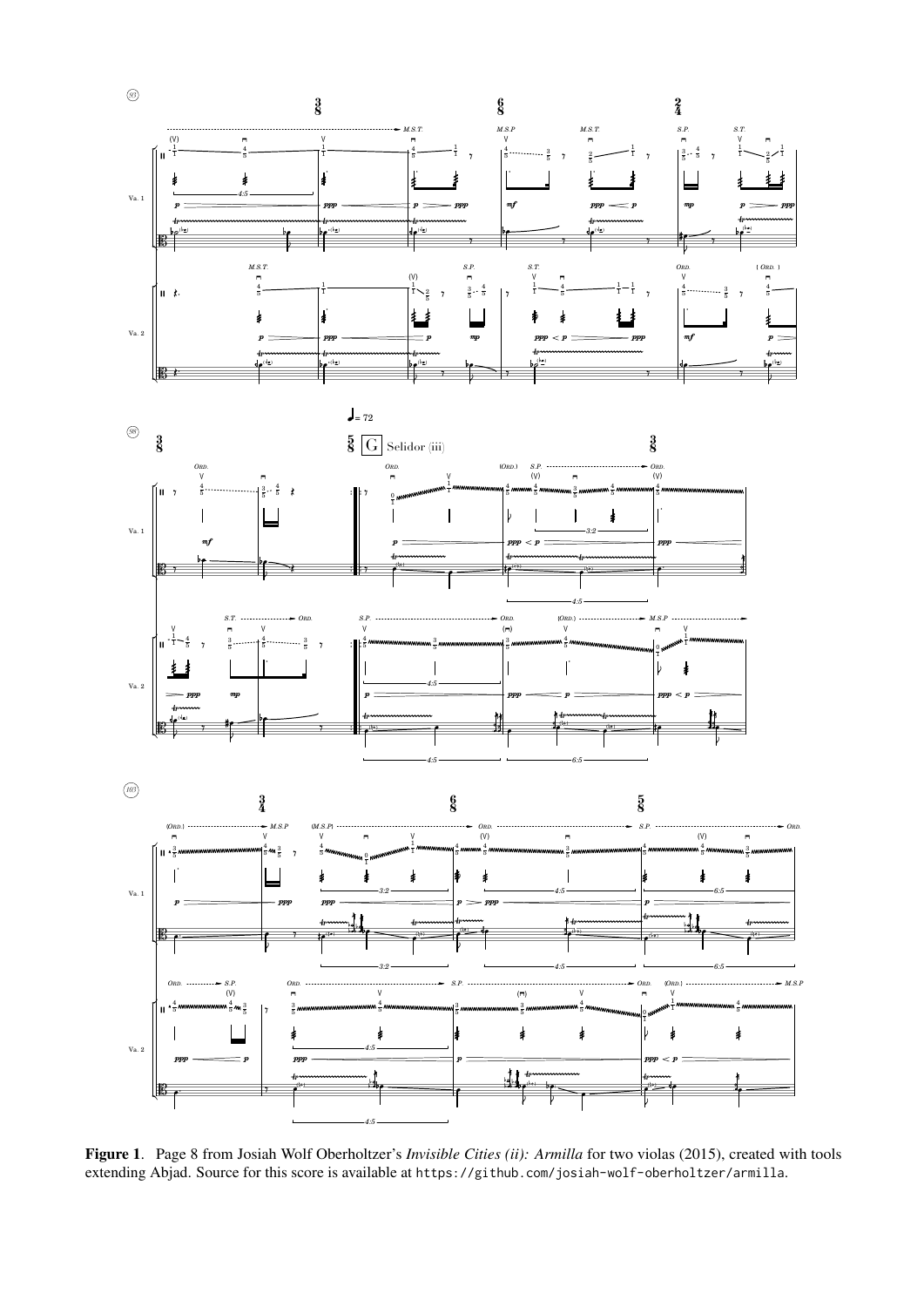#### Acknowledgements

Our sincere thanks go out to all of Abjad's users and developers for their comments and contributions to the code. We would also like to thank everyone behind the LilyPond and Python projects, as well as the wider open-source community, for fostering the tools that make Abjad possible.

# 10. REFERENCES

- <span id="page-6-0"></span>[1] L. Polansky, M. McKinney, and B. E.-A. M. Studio, "Morphological Mutation Functions," in *Proceedings of the International Computer Music Conference*, 1991, pp. 234–41.
- [2] Y. Uno and R. Huebscher, "Temporal-Gestalt Segmentation-Extensions for Compound Monophonic and Simple Polyphonic Musical Contexts: Application to Works by Cage, Boulez, Babbitt, Xenakis and Ligeti," in *Proceedings of the International Computer Music Conference*, 1994, p. 7.
- [3] C. Dobrian, "Algorithmic Generation of Temporal Forms: Hierarchical Organization of Stasis and Transition," in *Proceedings of the International Computer Music Conference*, 1995.
- [4] S. Abrams, D. V. Oppenheim, D. Pazel, J. Wright *et al.*, "Higher-level Composition Control in Music Sketcher: Modifiers and Smart Harmony," in *Proceedings of the International Computer Music Conference*, 1999.
- <span id="page-6-1"></span>[5] M.-J. Yoo and I.-K. Lee, "Musical Tension Curves and its Applications," *Proceedings of International Computer Music Conference*, 2006.
- <span id="page-6-2"></span>[6] S. Horenstein, "Understanding Supersaturation : A Musical Phenomenon Affecting Perceived Time," *Proceedings of International Computer Music Conference*, 2004.
- <span id="page-6-3"></span>[7] G. Boenn, M. Brain, M. De Vos, and et. al., "Anton: Composing Logic and Logic Composing," in *Logic Programming and Nonmonotonic Reasoning*. Springer, 2009, pp. 542–547.
- [8] M. E. Bell, "A MAX Counterpoint Generator for Simulating Stylistic Traits of Stravinsky, Bartok, and Other Composers," *Proceedings of International Computer Music Conference*, 1995.
- [9] M. Farbood and B. Schoner, "Analysis and Synthesis of Palestrina-style Counterpoint using Markov Chains," in *Proceedings of the International Computer Music Conference*, 2001, pp. 471–474.
- [10] D. Cope, "Computer Analysis and Computation Using Atonal Voice-Leading Techniques," *Perspectives of New Music*, vol. 40, no. 1, pp. 121–146, 2002. [Online]. Available: <http://www.jstor.org/stable/833550>
- [11] M. Laurson and M. Kuuskankare, "Extensible Constraint Syntax Through Score Accessors," in *Journees ´ d'Informatique Musicale*, 2005, pp. 27–32.
- [12] L. Polansky, A. Barnett, and M. Winter, "A Few More" Words About James Tenney: Dissonant Counterpoint and Statistical Feedback," *Journal of Mathematics and Music*, vol. 5, no. 2, pp. 63–82, 2011.
- <span id="page-6-4"></span>[13] K. Ebcioglu, "Computer Counterpoint," *Proceedings of International Computer Music Conference*, 1980.
- <span id="page-6-5"></span>[14] A. F. Melo and G. Wiggins, "A Connectionist Approach to Driving Chord Progressions Using Tension," in *Proceedings of the AISB*, vol. 3, no. 1988, 2003. [Online]. Available: [http://citeseerx.ist.psu.edu/viewdoc/download?](http://citeseerx.ist.psu.edu/viewdoc/download?doi=10.1.1.115.9086&rep=rep1&type=pdf) doi=10.1.1.115.9086& rep=rep1& type=pdf
- [15] G. Wiggins, "Automated Generation of Musical Harmony: What's Missing?" in *Proceedings of the International Joint Conference on Artificial Intelligence*, 1999. [Online]. Available: [http://www.doc.gold.ac.](http://www.doc.gold.ac.uk/~mas02gw/papers/IJCAI99b.pdf) uk/∼[mas02gw/papers/IJCAI99b.pdf](http://www.doc.gold.ac.uk/~mas02gw/papers/IJCAI99b.pdf)
- <span id="page-6-6"></span>[16] C. D. Foster, "A Consonance Dissonance Algorithm for Intervals," *Proceedings of International Computer Music Conference*, 1995.
- <span id="page-6-7"></span>[17] D. Hornel, "SYSTHEMA - Analysis and Automatic Synthesis of Classical Themes," *Proceedings of International Computer Music Conference*, 1993.
- <span id="page-6-8"></span>[18] M. Smith and S. Holland, "An AI Tool for Analysis and Generation of Melodies," *Proceedings of International Computer Music Conference*, 1992.
- <span id="page-6-9"></span>[19] M. Hamanaka, K. Hirata, and S. Tojo, "Automatic Generation of Metrical Structure Based on GTTM," *Proceedings of International Computer Music Conference*, 2005.
- <span id="page-6-10"></span>[20] P. Nauert, "Division- and Addition-based Models of Rhythm in a Computer-Assisted Composition System," *Computer Music Journal*, vol. 31, no. 4, pp. 59–70, Dec. 2007. [Online]. Available: [http://www.mitpressjournals.org/doi/abs/](http://www.mitpressjournals.org/doi/abs/10.1162/comj.2007.31.4.59) [10.1162/comj.2007.31.4.59](http://www.mitpressjournals.org/doi/abs/10.1162/comj.2007.31.4.59)
- [21] B. Degazio, "A Computer-based Editor for Lerdahl and Jackendoff's Rhythmic Structures," *Proceedings of International Computer Music Conference*, 1996.
- <span id="page-6-11"></span>[22] N. Collins, "A Microtonal Tempo Canon Generator After Nancarrow and Jaffe," in *Proceedings of the International Computer Music Conference*, 2003.
- <span id="page-6-12"></span>[23] I. Xenakis, "More Thorough Stochastic Music," *Proceedings of International Computer Music Conference*, 1991.
- [24] D. P. Creasey, D. M. Howard, and A. M. Tyrrell, "The Timbral Object - An Alternative Route to the Control of Timbre Space," *Proceedings of International Computer Music Conference*, 1996.
- <span id="page-6-13"></span>[25] N. Osaka, "Toward Construction of a Timbre Theory for Music Composition Composition," *Proceedings of International Computer Music Conference*, 2004.